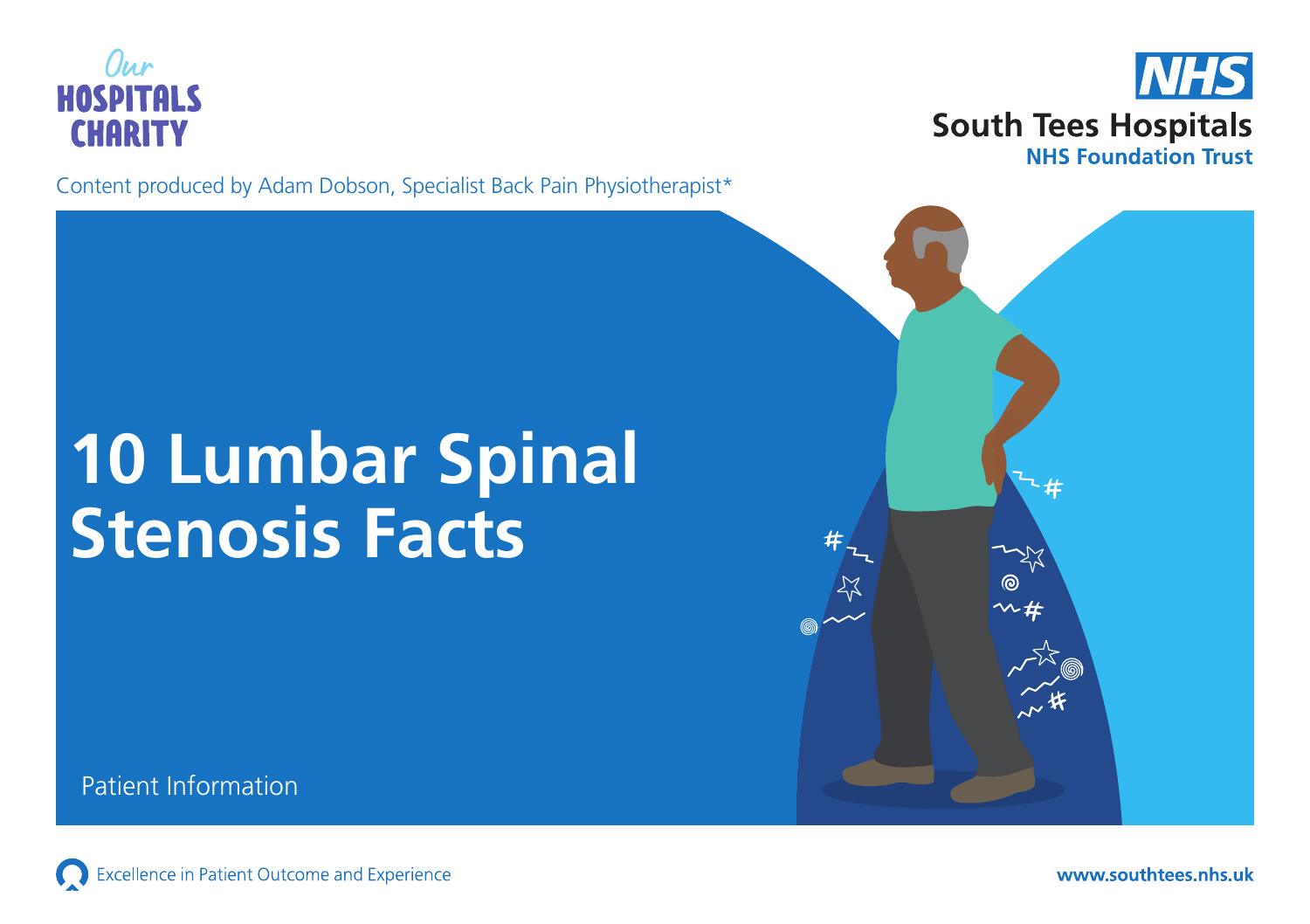# **1 What is Lumbar Spinal Stenosis?**

### **Lumbar Spinal Stenosis (LSS)\* is a term used to describe pain in the legs caused by a problem in the lower back.**

In the spine there is a central tunnel (canal) that protects the spinal cord as it travels from the neck to the lower back. By the time the spinal cord reaches the lower back it sends out several smaller nerves known as nerve roots. These continue to travel in the spinal tunnel of the lower back before they travel down into the legs. With age the spinal tunnel naturally matures and this includes a gradual narrowing (stenosis) of the tunnel in most people. For some this narrowing can crowd (gently squeeze) and irritate the nerve roots.

### **\*'Lumbar' refers to the lower back. 'Spinal' refers to the spinal tunnel. 'Stenosis' means narrowing.**

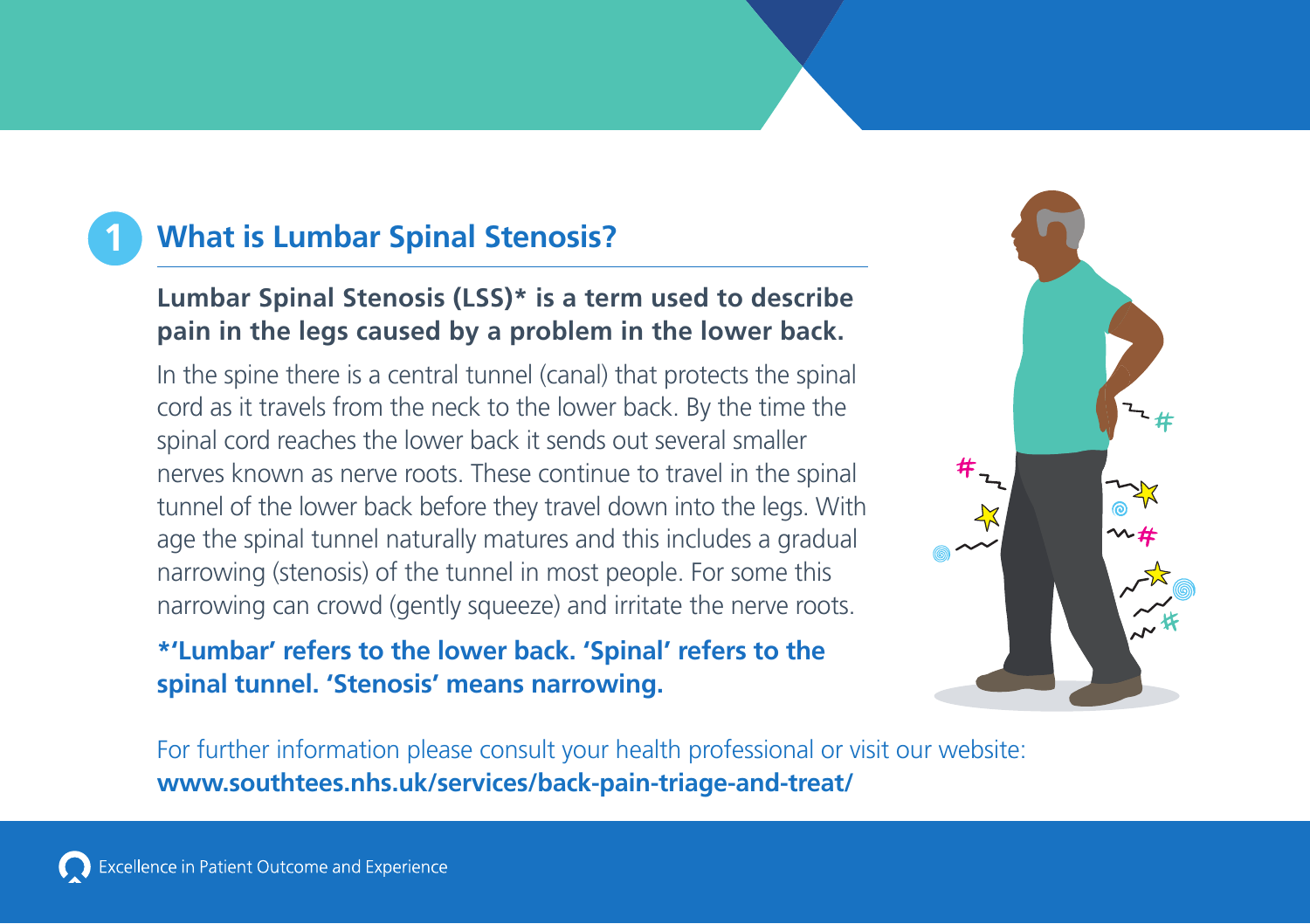# **2 What are symptoms of Lumbar Spinal Stenosis?**

#### **Common symptoms of LSS include an aching or cramping pain in the lower back, buttocks, thighs and/or calves.**

Symptoms vary from mild and intermittent to severe and disabling. A hallmark feature of LSS is pain reproduced with standing and walking that is eased with sitting or with bending forwards (e.g., leaning forward on a shopping trolley). This is because the spine is flexed in these positions and the size of the tunnel increases. Other symptoms include heaviness or weakness in the legs with walking and cramps in the legs at night time. Some people with LSS may also experience pins and needles or tingling.



For further information please consult your health professional or visit our website: **www.southtees.nhs.uk/services/back-pain-triage-and-treat/**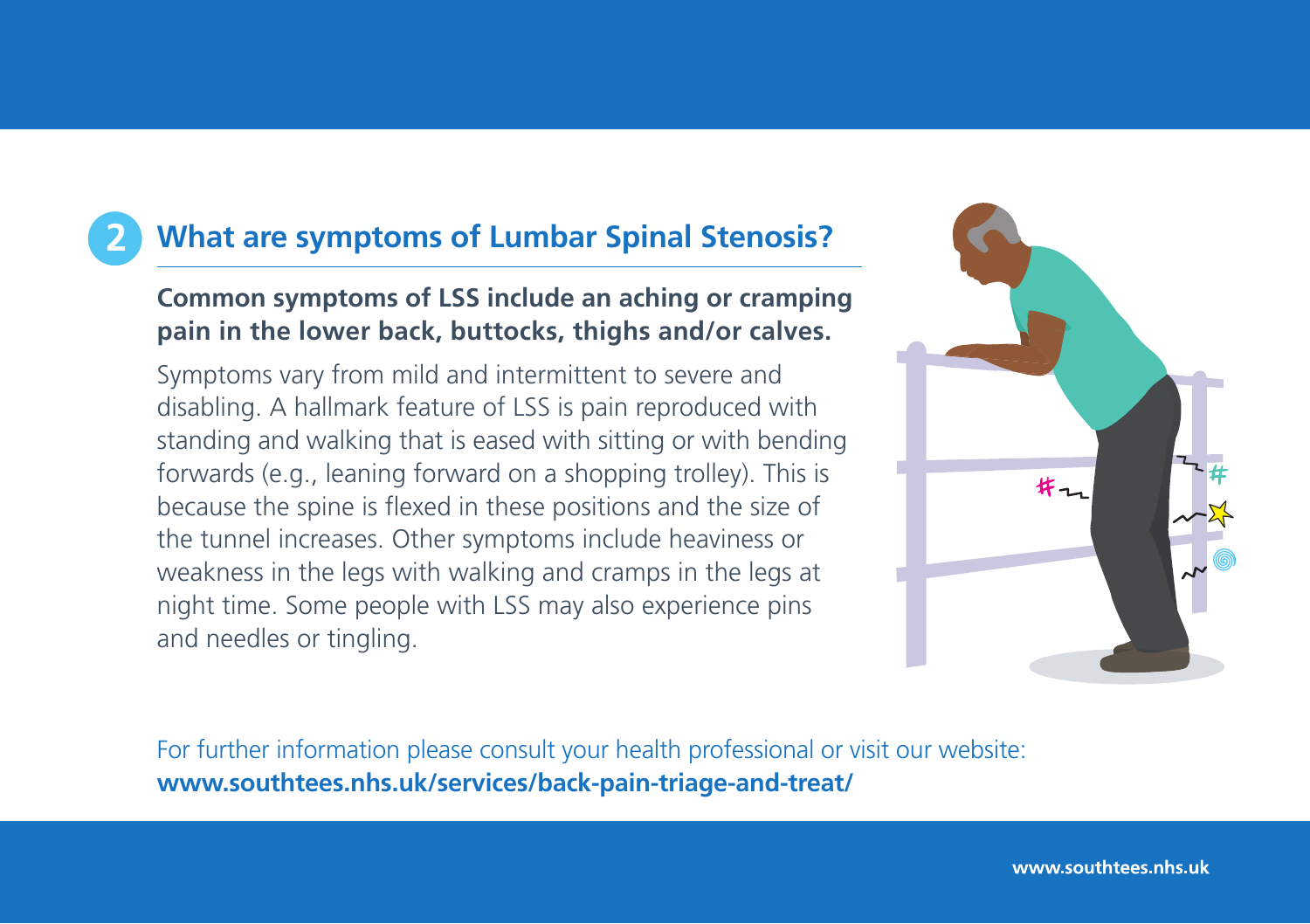# **3 What causes Lumbar Spinal Stenosis?**

### **LSS is caused by spinal tunnel narrowing and irritation of the lumbar nerve roots.**

The good news is that nerve roots are structurally resilient and harm is unlikely to be caused when pain is felt. Pain can also be influenced by general factors such as reduced sleep, stress and emotional wellbeing. Essentially anything that impacts general health.

**An important message is that not all spinal tunnel narrowing will lead to symptoms. Narrowing of the spinal tunnel is a normal part of ageing. Approximately three quarters of people over the age of 40 are expected to have moderate spinal tunnel narrowing.**

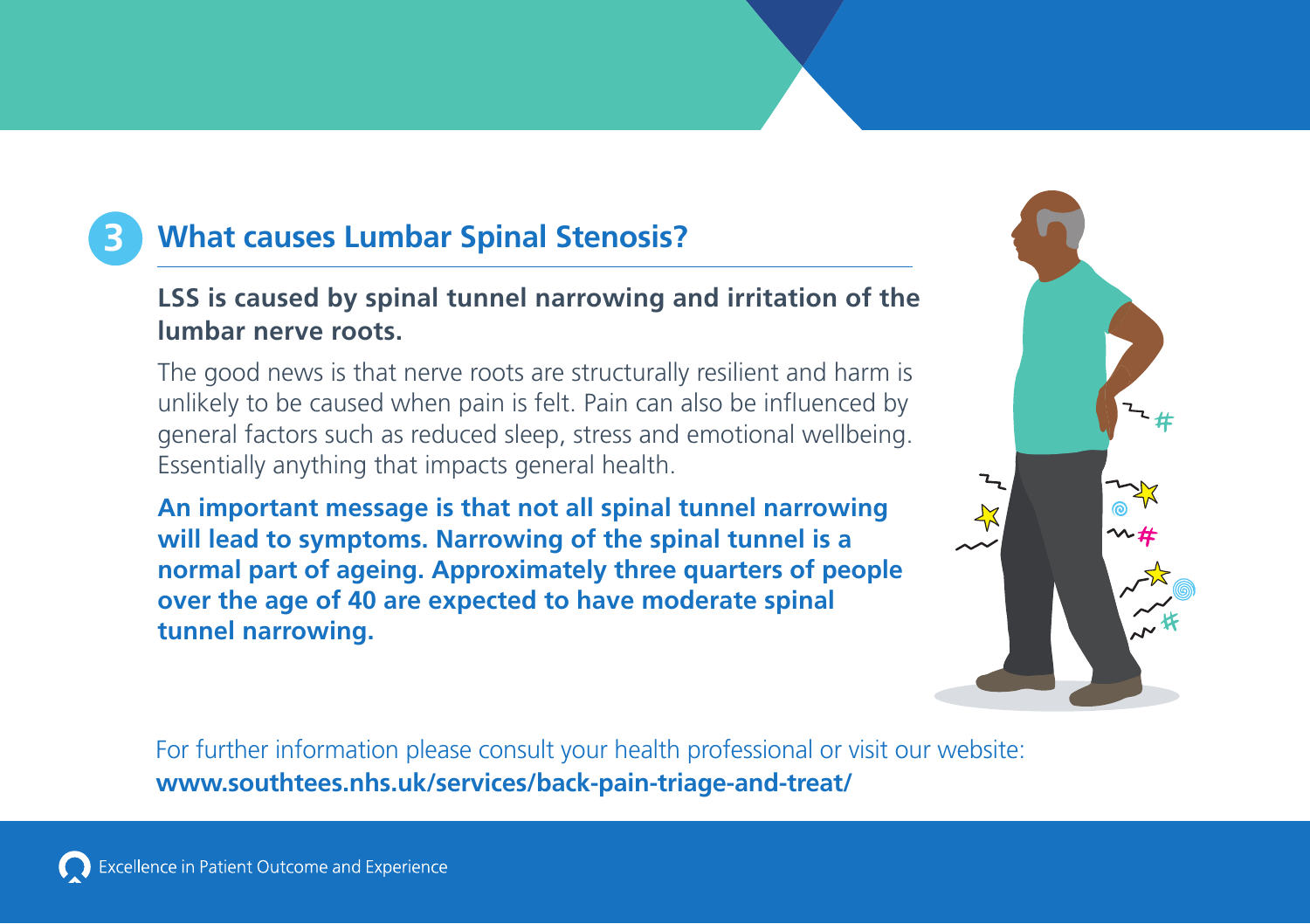# **4 Who gets Lumbar Spinal Stenosis?**

#### **LSS affects about 11% of the general population but it is very uncommon under the age of 50.**

The average age is between 62 to 69 years old. Up to 60% of people with mild to moderate symptoms experience rapid improvement in symptoms or remain the same over time. Any progression of symptoms is usually slow. This allows time for symptoms to be monitored and for treatments to be considered.



For further information please consult your health professional or visit our website: **www.southtees.nhs.uk/services/back-pain-triage-and-treat/**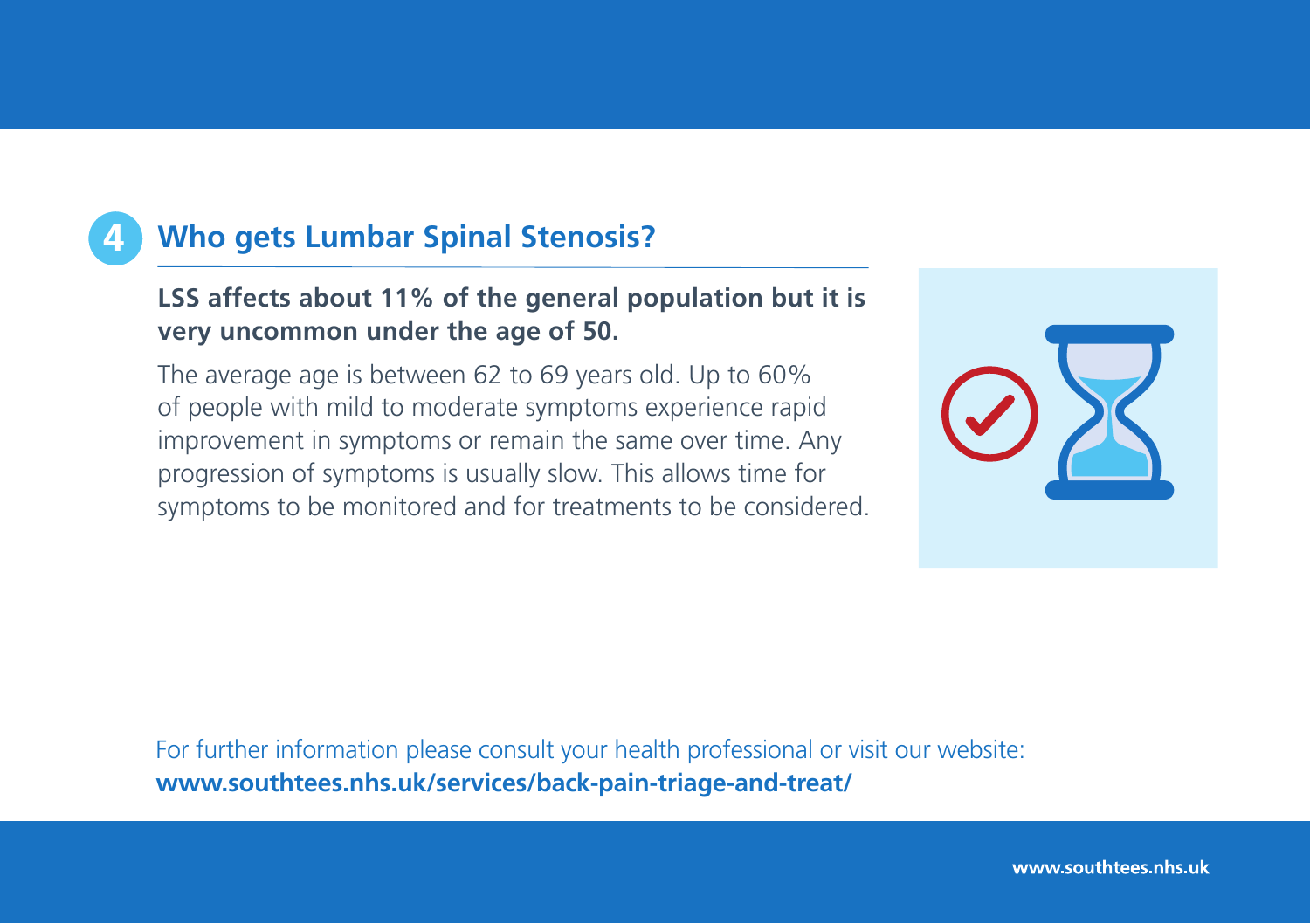# **5 Are scans needed to diagnose Lumbar Spinal Stenosis?**

### **Scans are not usually required to diagnose LSS.**

LSS is a clinical diagnosis based on history, symptoms and physical examination. For a group of people with severely limiting LSS, scans may be needed for surgical planning. Scans might also be needed when a serious medical disorder is suspected. Thankfully, these conditions are rare.

**An assesment with your health professional will help determine if you require a scan.**

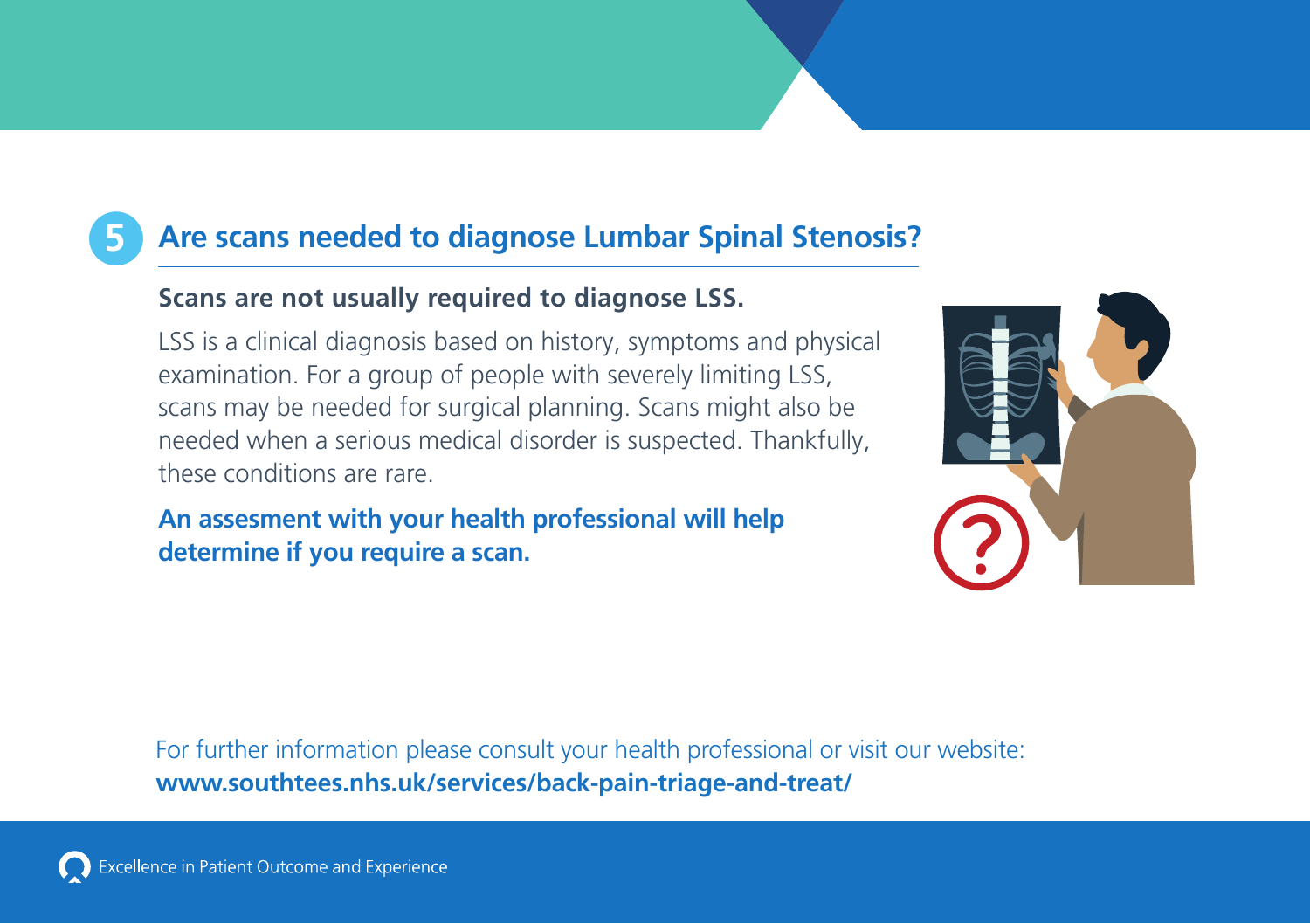## **6 Alternative causes of leg pain.**

#### **Not all leg pain is related to LSS.**

Pain sensitive muscles and joints of the back, hip and pelvis can cause leg pain. Another condition that may cause similar symptoms as LSS is Peripheral Artery Disease (PAD) where the blood supply in the legs is restricted.

Your health professional can assess your problem to find out **if you have LSS or whether your symptoms are caused by something else.** 



For further information please consult your health professional or visit our website: **www.southtees.nhs.uk/services/back-pain-triage-and-treat/**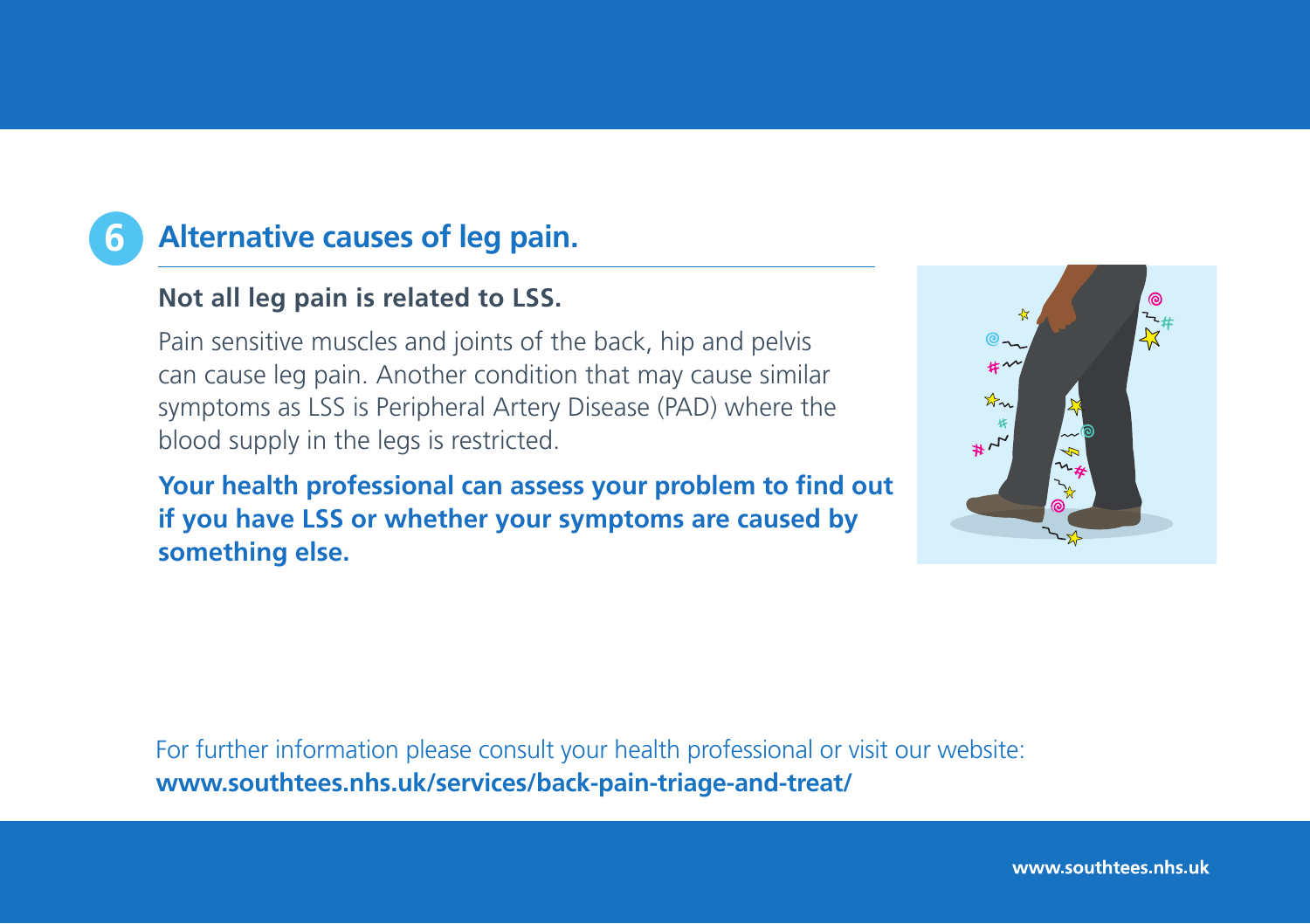# **7 How is Lumbar Spinal Stenosis managed?**

#### **Management of LSS is based on a number of factors including symptom burden, general health and treatment preference.**

It's safe for people to continue walking with leg pain as long as symptoms remain acceptable. For some, short pauses may be required. Bending the back when pain intensifies can also provide symptom relief (e.g., reaching to touch toes). Advice on lifestyle, weight loss and medicines review may be helpful but there is currently insufficient evidence to make any strong recommendations.

**Whilst being supported to manage your problem, try to maintain things that bring value to your life. This might include things like playing with grandchildren, going for a**  meal with a friend or staying in work. This may be difficult at **times but it can help with coping and emotional wellbeing.**

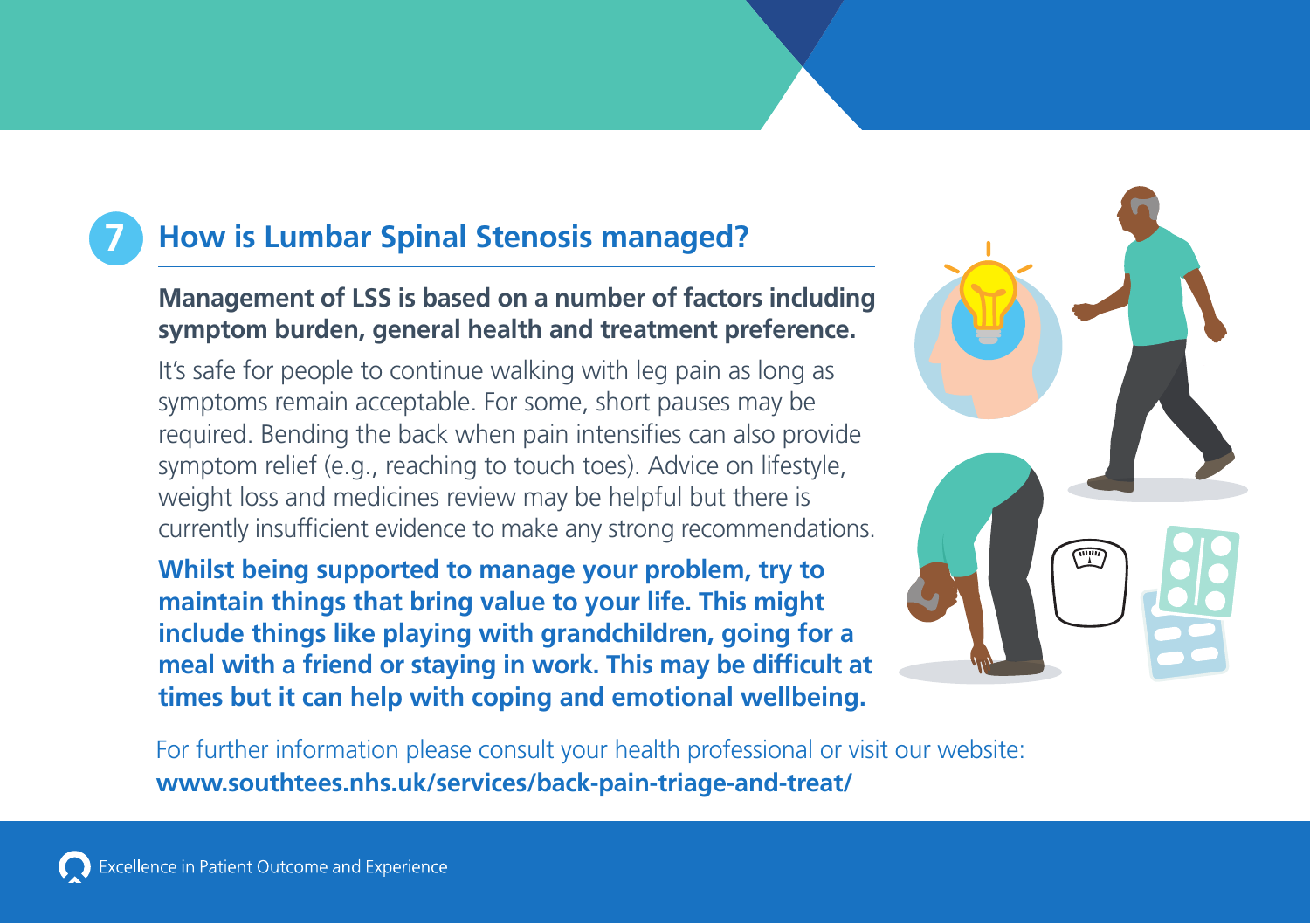# **8 How is Lumbar Spinal Stenosis Treated?**

### **The two treatment options for LSS are exercise therapy and surgical decompression.**

The purpose of treatment is to alleviate symptoms and to improve quality of life. Treatment recommendations are based on clinical assessment, best available evidence and patient preference. Current guidelines recommend an initial 12 weeks of progressive exercise therapy with or without support from a physiotherapist.

#### **Discuss treatment options with your health professional.**



For further information please consult your health professional or visit our website: **www.southtees.nhs.uk/services/back-pain-triage-and-treat/**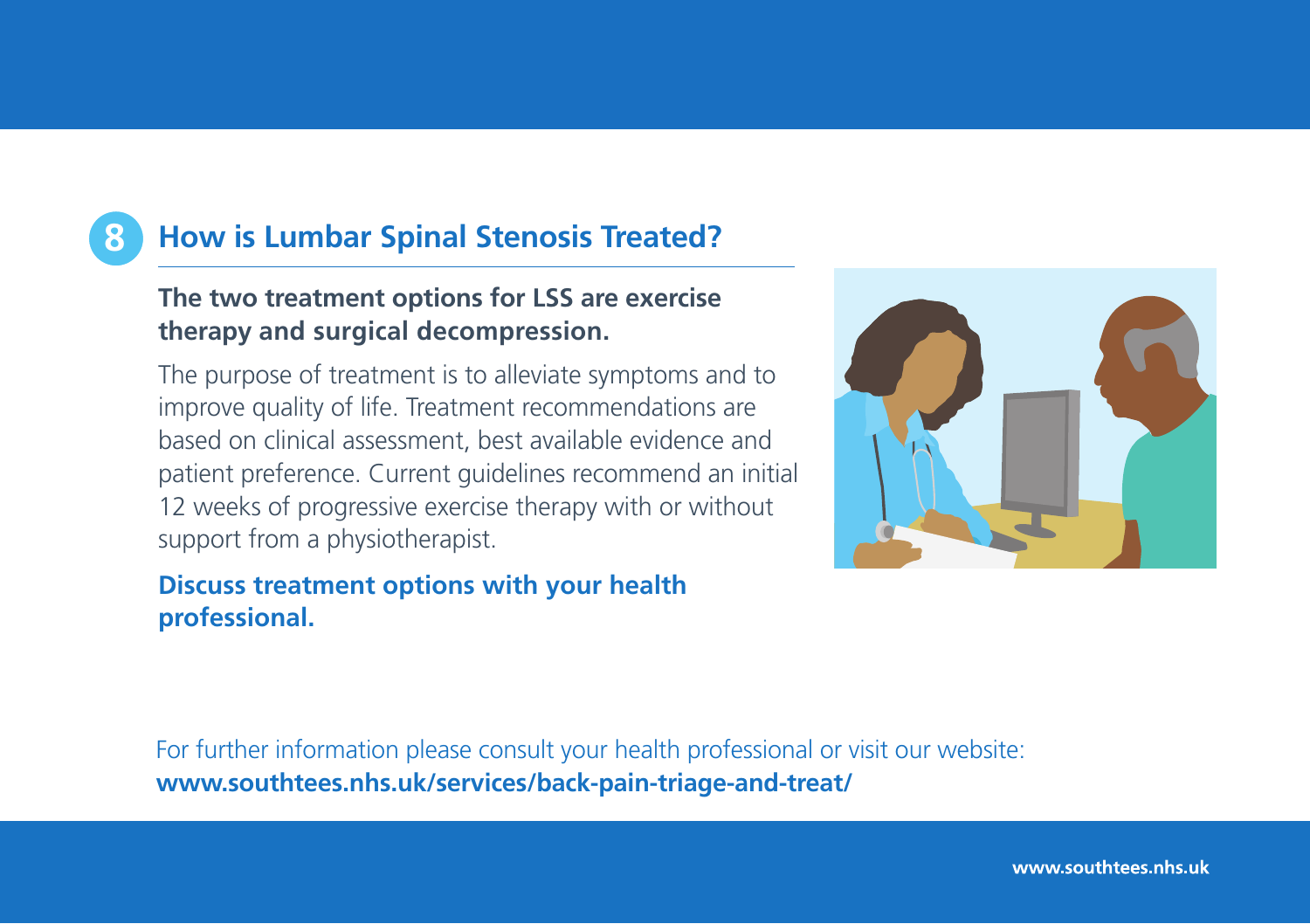# **9 Exercise as therapy.**

#### **Exercise therapy is a first-line treatment for patients with LSS.**

The purpose of exercise for LSS is not to change spinal tunnel narrowing but rather to reduce irritation and improve nerve root resiliency to movement. Exercise may also help with general function, muscle strength and balance associated with later life. Exercise is safe and offers a number of additional health benefits.

Examples of exercise therapy include a progressive cycling programme, an adjusted walking programme or stretching routine. For those with intense or disabling pain, exercise approaches that do not directly provoke pain like swimming may be suggested. Evidence for exercise therapy is inconclusive but studies are currently underway to better understand its role.

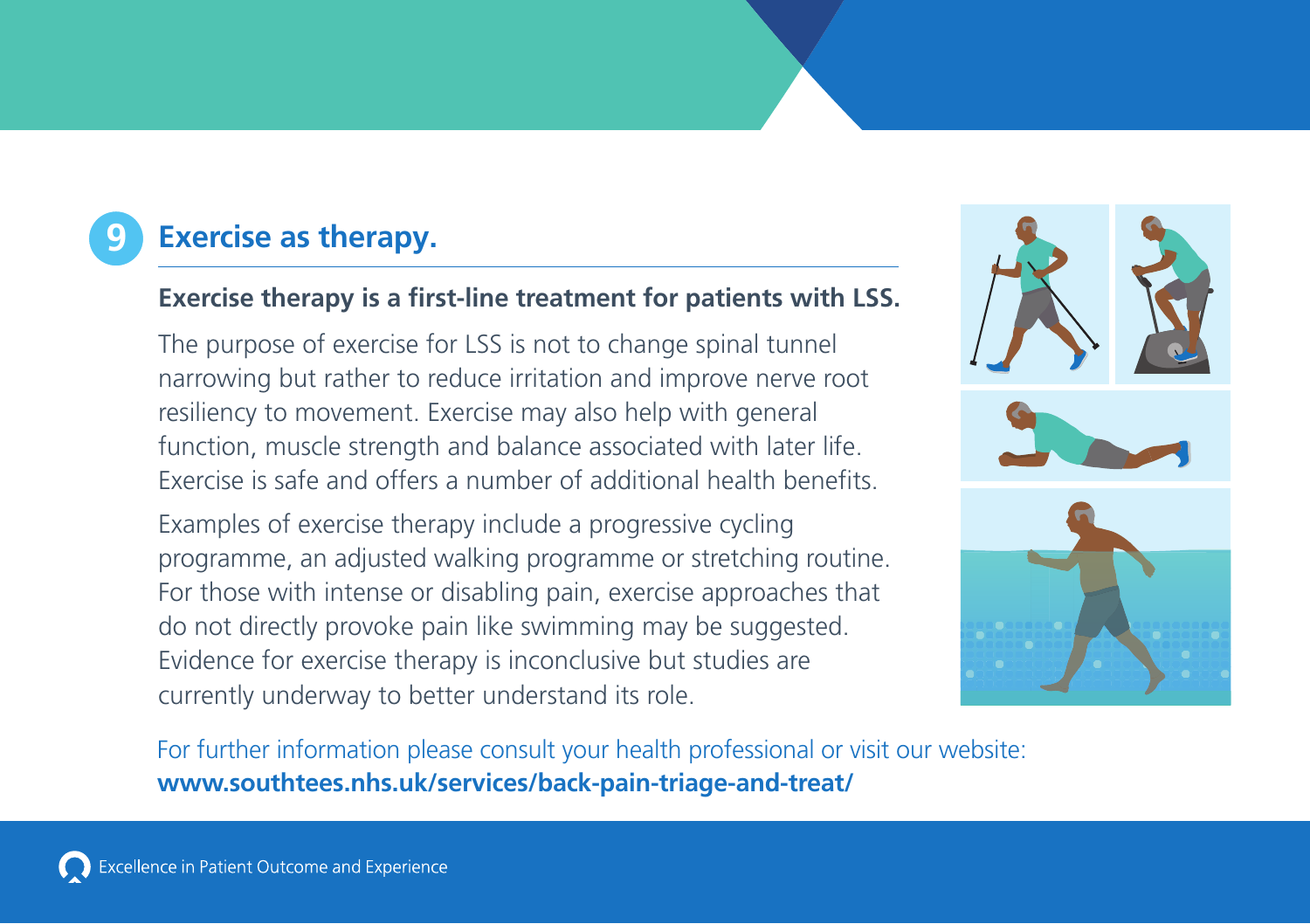# **Surgical Decompression.**

#### **Surgical management of LSS involves decompression of the nerve roots.**

A procedure known as laminectomy where a small part of the spinal tunnel wall is removed. This may be considered if symptoms are severe, with progressive neurological decline or following a period of exercise therapy. There is currently no definitive evidence that laminectomy improves symptoms associated with LSS. While some have improvements in symptoms, others do not. Studies are currently underway to better understand the role of laminectomy in improving pain in patients with LSS. Injections are not usually recommended.

#### **If laminectomy is considered your surgeon will discuss risks and benefits with you.**